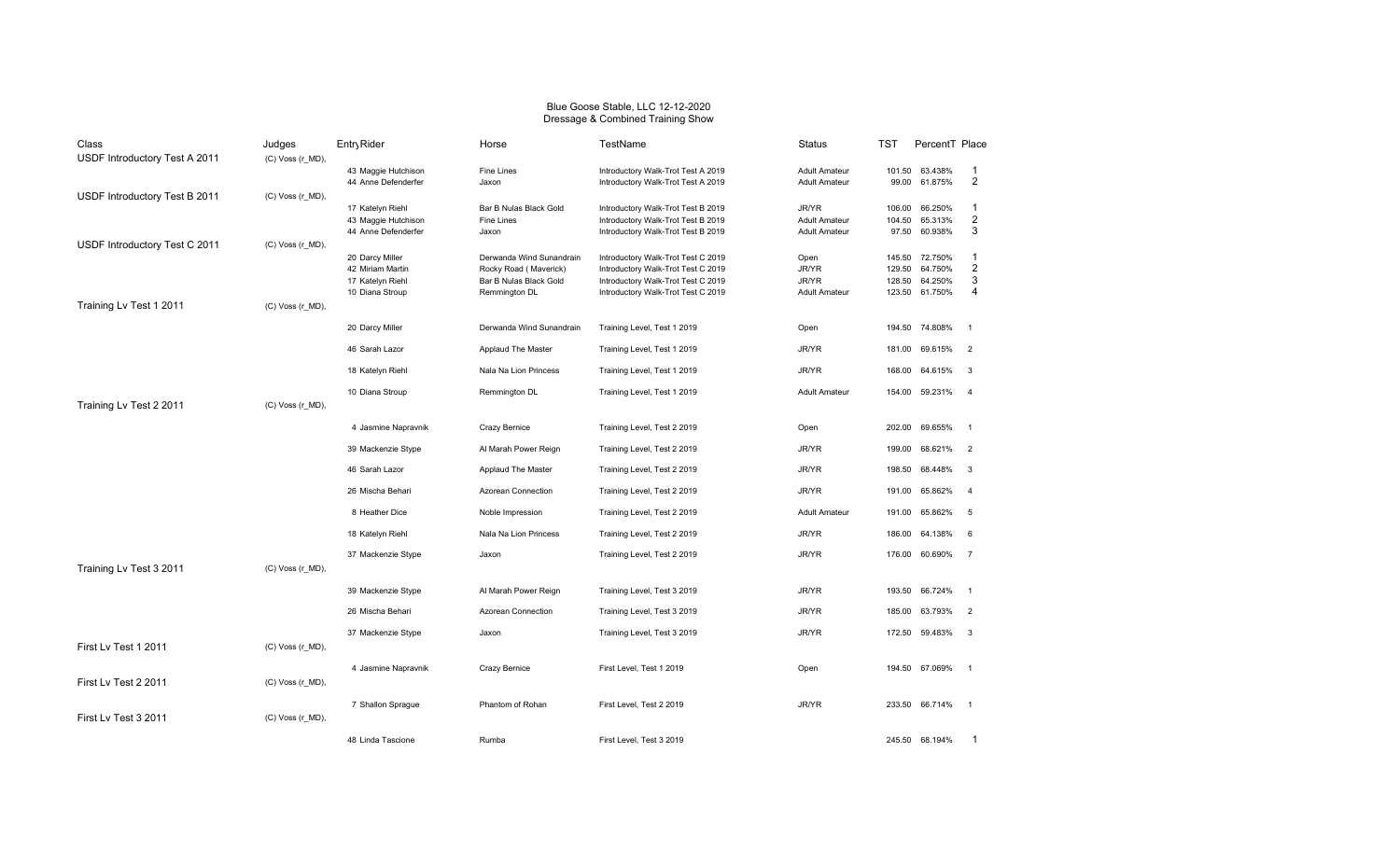| Second Lv Test 1 2011                                  | (C) Voss (r_MD),   | 7 Shallon Sprague     | Phantom of Rohan        | First Level, Test 3 2019           | JR/YR                | 233.50 64.861%    | $\overline{2}$           |          |          |                |
|--------------------------------------------------------|--------------------|-----------------------|-------------------------|------------------------------------|----------------------|-------------------|--------------------------|----------|----------|----------------|
|                                                        |                    | 48 Linda Tascione     | Rumba                   | Second Level, Test 1 2019          |                      | 245.00<br>66.216% | -1                       |          |          |                |
|                                                        |                    | 36 Kaitlyn Parrish    | Something to talk about | Second Level, Test 1 2019          |                      | 0.000%<br>0.00    |                          |          |          |                |
| Second Lv Test 2 2011                                  | (C) Voss (r_MD),   |                       |                         |                                    |                      |                   |                          |          |          |                |
|                                                        |                    | 16 Rachel Staib       | Daiquiri Dancer         | Second Level, Test 2 2019          | JR/YR                | 247.00 60.244%    | -1                       |          |          |                |
| Third Lv TOC                                           | (C) Voss (r_MD),   |                       |                         |                                    |                      |                   |                          |          |          |                |
|                                                        |                    | 1 Lynn Kundravi       | <b>Richie The Thief</b> | Third Level, Test 2 2019           | <b>Adult Amateur</b> | 58.421%<br>222.00 | - 1                      |          |          |                |
|                                                        |                    | 1 Lynn Kundravi       | Richie The Thief        | Third Level, Test 1 2019           | Adult Amateur        | 214.50 57.973%    | -2                       |          |          |                |
| Fourth Lv TOC                                          | (C) Voss (r_MD),   |                       |                         |                                    |                      |                   |                          |          |          |                |
|                                                        |                    | 35 David Ziegler      | Cantata                 | Fourth Level, Test 1 2019          | Open                 | 69.231%<br>270.00 | - 1                      |          |          |                |
|                                                        |                    | 52 Rebecca Wolfe      | Ozon                    | Fourth Level, Test 1 2019          | <b>Adult Amateur</b> | 227.00 58.205%    | $\overline{2}$           |          |          |                |
| FEI TOC except Young Horse                             | (C) Voss (r MD),   |                       |                         |                                    |                      |                   |                          |          |          |                |
|                                                        |                    | 9 Stacey L Wendkos    | Fotogenic               | FEI Prix St. Georges 2018          | <b>Adult Amateur</b> | 211.00 62.059%    | $\overline{\phantom{0}}$ |          |          |                |
| USDF Musical Freestyle, Pas De Du, Qu (C) Voss (r_MD), |                    |                       |                         |                                    |                      |                   |                          |          |          |                |
|                                                        |                    |                       |                         |                                    | <b>Adult Amateur</b> | 145.40 72.700%    | - 1                      |          |          |                |
|                                                        |                    | 8 Heather Dice        | Noble Impression        | USDF Pas de Deux 2019              |                      |                   |                          |          |          |                |
|                                                        |                    | 16 Rachel Staib       | Daiguiri Dancer         | USDF Pas de Deux 2019              | JR/YR                | 145.40 72.700%    | -1                       |          |          |                |
|                                                        |                    | 55 Mia Savelloni      | Pocketful O' Sunshine   | Prix Caprilli Introductory Level   | JR/YR                | 147.00<br>66.818% | $\overline{2}$           |          |          |                |
| Elementary CT Rider                                    | (C) Miller (L-PA), |                       |                         |                                    |                      |                   | Dressage Jump            |          | Over All |                |
|                                                        |                    | 29 Josie Fiss         | Skip to My Lou          | Introductory Walk-Trot Test A 2019 | JR/YR                | 107.50<br>67.188% | 32.81%                   | 0        | 32.81%   | -1             |
|                                                        |                    | 58 Erin Shrader       | Willie                  | Introductory Walk-Trot Test A 2019 | JR/YR                | 101.50<br>63.438% | 36.56%<br>$\overline{2}$ | $\Omega$ | 36.56%   | $\overline{2}$ |
|                                                        |                    | 51 Logan Keane        | Fergie                  | Introductory Walk-Trot Test A 2019 | JR/YR                | 62.500%<br>100.00 | 37.50%<br>3              | 0        | 37.50%   | 3              |
|                                                        |                    | 28 Megan Fiss         | Little Chief            | Introductory Walk-Trot Test A 2019 | JR/YR                | 62.188%<br>99.50  | 37.81%<br>$\overline{4}$ | n        | 37.81%   | $\overline{4}$ |
|                                                        |                    | 15 Ella Serio         | Moonshine               | Introductory Walk-Trot Test A 2019 | JR/YR                | 60.938%<br>97.50  | 39.06%<br>5              | 0.08     | 47.06%   | 6              |
|                                                        |                    | 34 Elizabeth Schisler | <b>Chasing Dreams</b>   | Introductory Walk-Trot Test A 2019 | JR/YR                | 55.625%<br>89.00  | 44.38%<br>6              | 0        | 44.38%   | 5              |
| Western Dressage TOC #1                                | (C) Voss (r_MD),   |                       |                         |                                    |                      |                   |                          |          |          |                |
|                                                        |                    | 38 Rose pulaski       | Huckleberry (DJ)        | Western Dressage Intro Test 2      |                      | 0.000%<br>0.00    |                          |          |          |                |
| <b>Elementary CT Horse</b>                             | (C) Miller (L-PA), |                       |                         |                                    |                      |                   |                          |          |          |                |
|                                                        |                    | 30 Carly Rutledge     | Tizcreetly              | Introductory Walk-Trot Test A 2019 | JR/YR                | 108.50<br>67.813% | 32.19%                   | 0        | 32.19%   | -1             |
|                                                        |                    | 21 Alicia Griscom     | Bellagio                | Introductory Walk-Trot Test A 2019 |                      | 104.50 65.313%    | 34.69%<br>2              | 0        | 34.69%   | $\overline{2}$ |